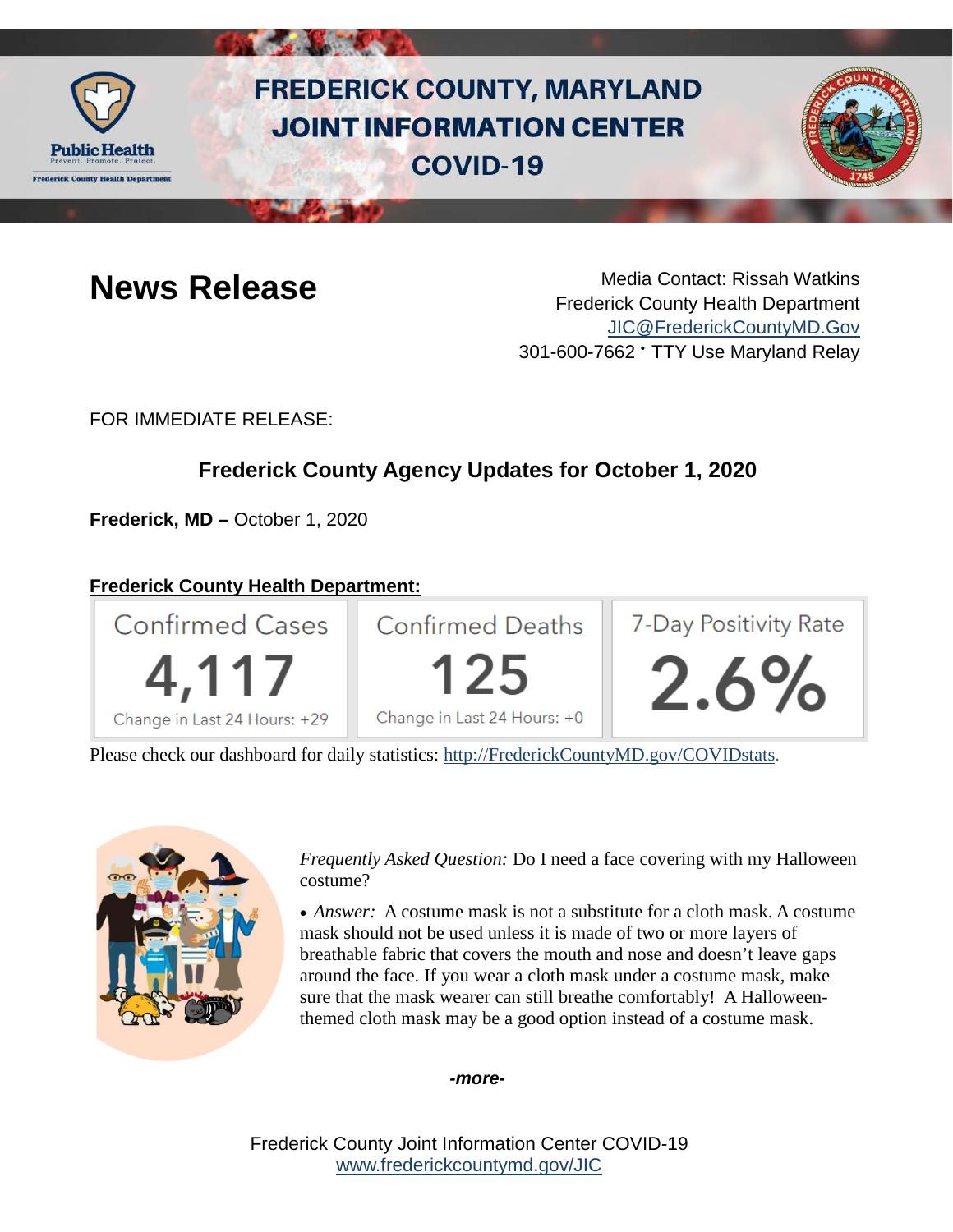

### **Page 2/JIC**

• For more information, check out our tips in [English](https://health.frederickcountymd.gov/DocumentCenter/View/6198/FC-Happy-Halloween-2020) and [Spanish.](https://health.frederickcountymd.gov/DocumentCenter/View/6202/FC-Happy-Halloween-2020---Spanish) (Click to enlarge).



#### *FCHD Behavioral Health*

The Frederick County Health Department's Behavioral Health Services Division announces the launch of a new public health campaign to raise awareness of emotional distress related to the pandemic. Lives everywhere have been affected by COVID-19. The pandemic is not only posing significant health risks but causing enormous emotional distress as well. But there's a way forward for anyone who's struggling in Frederick County. On this site, you can find guidelines, tips, and resources if you're experiencing depression, excessive alcohol or drug use, domestic trauma, or thoughts of suicide. Or you can call 2-1-1 to speak to someone. Either way, you're not alone—help is available. More information can be found here:<https://awayforwardtogether.org/>



*-more-*

Frederick County Joint Information Center COVID-19 [www.frederickcountymd.gov/JIC](https://frederickcountymd.gov/JIC)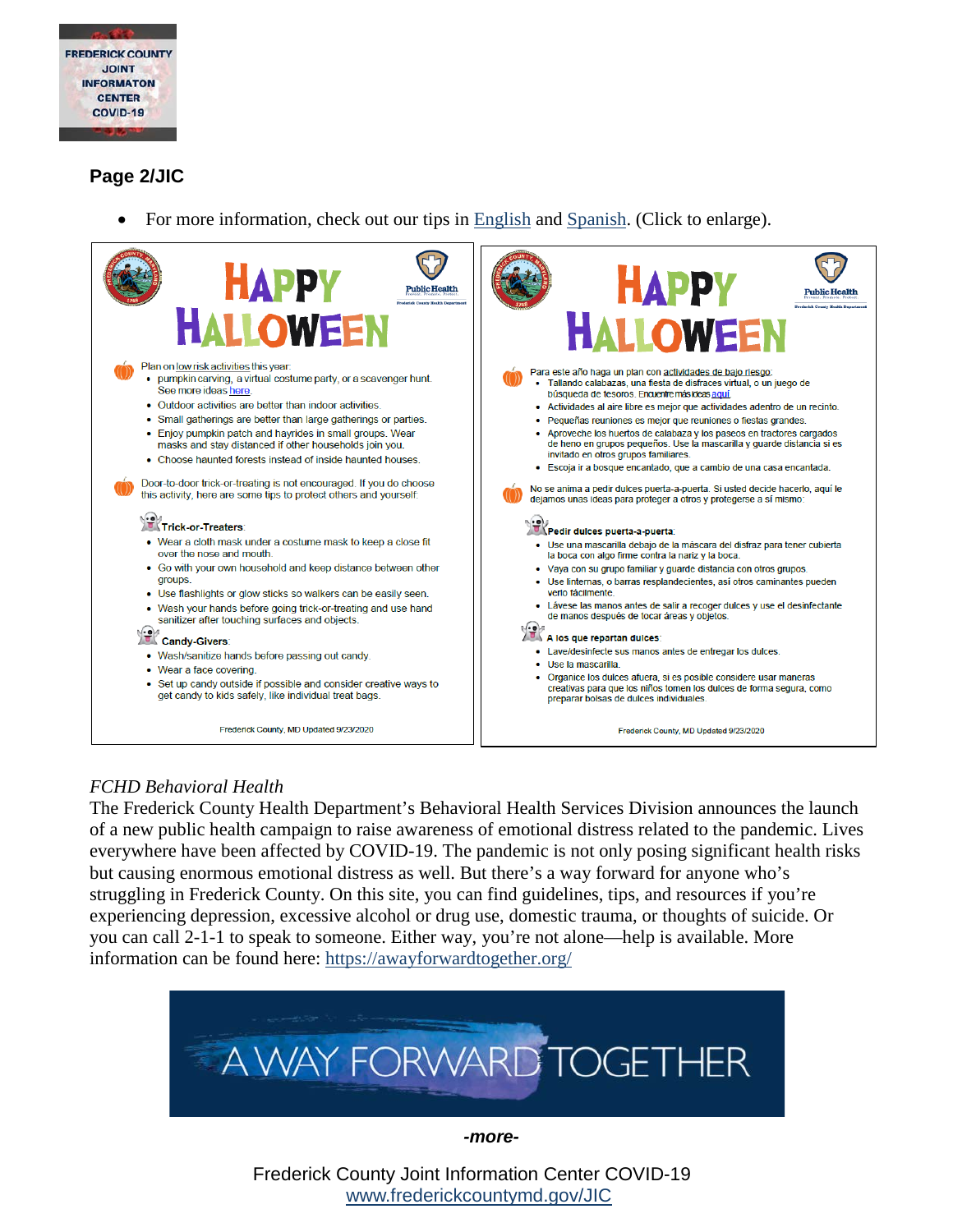

### **Page 3/JIC**

### **Frederick County Board of Elections:**

Voters in Frederick County now have six locations to return their mail-in ballots or ballot applications to the Board of Elections for the November 3, 2020 Presidential General Election. Rather than make a trip to the post office, a voter can return their ballots or ballot application at the secure drop boxes at the following locations:

- **Frederick County Board of Elections** office, 340A Montevue Lane, Frederick. Right of front door
- **Governor Thomas Johnson High School**, 1501 N. Market Street, Frederick. Outside main gym entrance
- **Catoctin High School**, 14745 Sabillasville Road, Thurmont. Front entrance
- **Urbana Regional Library**, 9020 Amelung Street, Frederick. Rear entrance
- **Middletown VFD Activities Center**, 1 Fireman's Lane, Middletown. Rear entrance
- **Brunswick Middle School**, 301 Cummings Drive, Brunswick. Front entrance

Election staff will retrieve applications on a daily basis for processing. The voter registration deadline is October 13, 2020. Your request for a mail-in ballot must be received no later than October 20, 2020. Ballots must be returned to the elections office by mail postmarked no later than November 3, or put in a secure drop box placed around the county by the close of the polls on 8 p.m., November 3.

For more information, email the Board of Elections at [electionboard@frederickcountymd.gov.](mailto:electionboard@frederickcountymd.gov)

### **Maryland Office of Home Energy Program:**

The Public Service Commission (PSC) has issued a moratorium on shut-offs of gas, electricity, telephone (landline only), and private water companies.

- *Utilities can begin to send turn-off notices on October 1, 2020.*
- Any shut-off notice sent prior to October 1, 2020 is void.
- Customers cannot be turned off prior to November 15, 2020. This gives you 45 days to address past-due utility bills.

The Governor's Executive Order prohibiting shut-offs of utility services and other residential services has expired. The PSC order is the only order prohibiting shut-offs of residential utility services. There is no moratorium on shut-offs of cellphone, VOIP, broadband, or internet services.

*-more-*